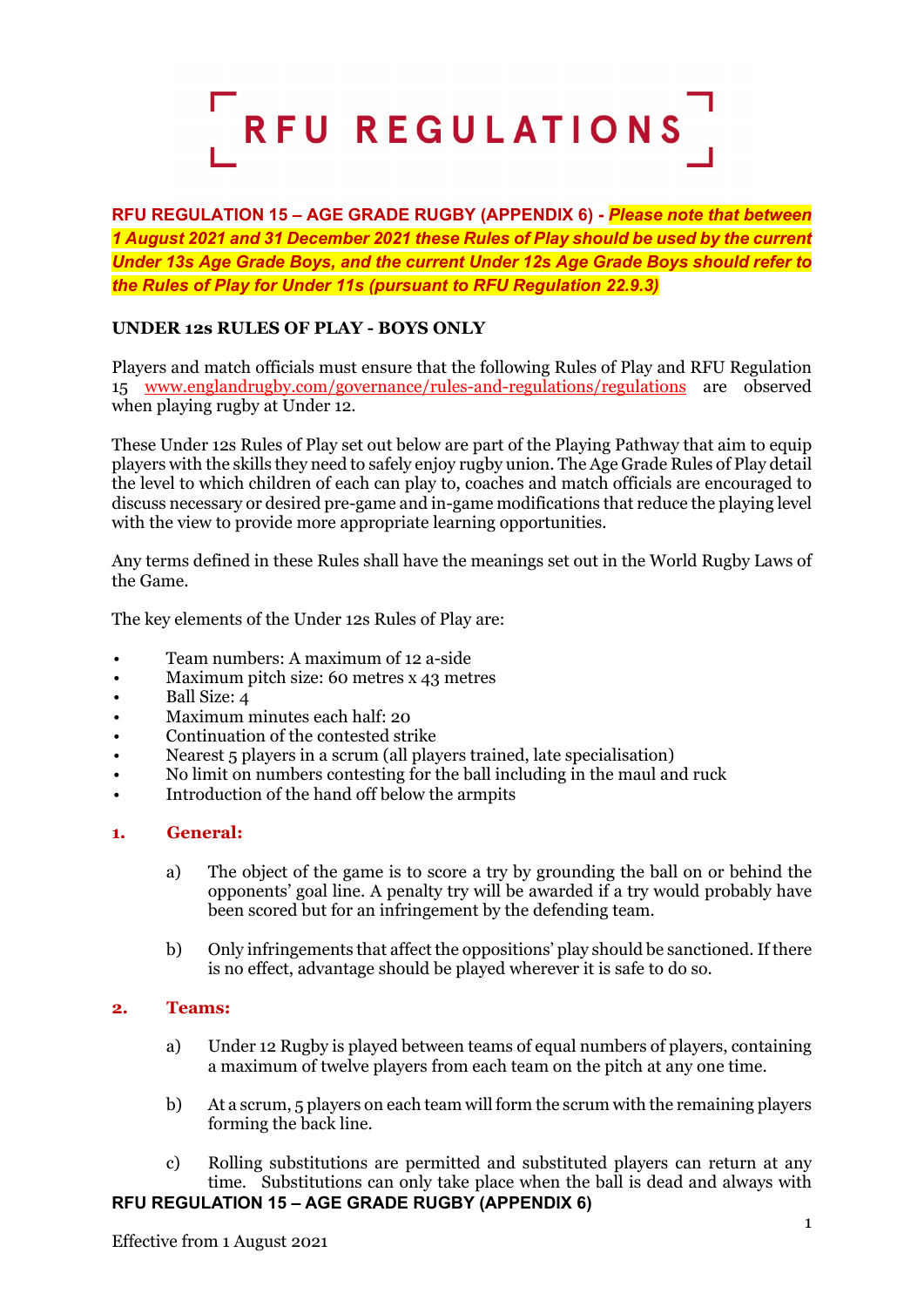the referee's permission.

d) Coaches are not permitted on the pitch when the game is in play and the referee is encouraged to advise and guide the teams and players.

## **3. Pitch Size:**

- a) The maximum pitch size is 60 metres by 43 metres, plus 5 metres for each in-goal area, representing half a full size pitch
- b) The referee and coaches may agree to reduce the pitch sizes provided that they agree it is safe to do so.
- c) Adjacent pitches should be no closer than 5 metres.
- d) Provision should be made to indicate the position of the place 15 metres out each goal line, serving a similar purpose to the 22 metre line in the World Rugby Laws of the Game.

## **4. Starts and Restarts:**

- a) A drop kick from the centre of the half way line will be used to start each half of the match and for all restarts after a score. After a score, the opponents of the team who scored will have the option to receive the kick or kick off themselves.
- b) The kicker's team must be behind the ball until it has been kicked and the nonkicking team must be at least 7 metres back from the half way line.
- c) If the ball does not travel 7 metres but is first played by an opponent, play continues.
- d) If the ball does not travel 7 metres or is played by the kicking team before reaching 7 metres or is kicked directly into touch, the non-kicking team will have the choice of
	- i. A throw in to a scrum at the centre of the half way line.
	- ii. The kick to be re-taken.
- e) Where players of the kicking team are in front of the ball , the non-kicking team shall have a throw in to a scrum at the centre of the half way line.
- f) If the ball is kicked into the opponents' in-goal, without having touched or been touched by a player and is then immediately touched down or made dead, or the ball goes into touch in goal, the non-kicking team has the choice of:
	- i. A throw in to a scrum at the centre of the half way line.
	- ii. The kick to be re-taken.

## **5. Free Kick:**

a) After the following infringements, a free kick will be awarded to the nonoffending team: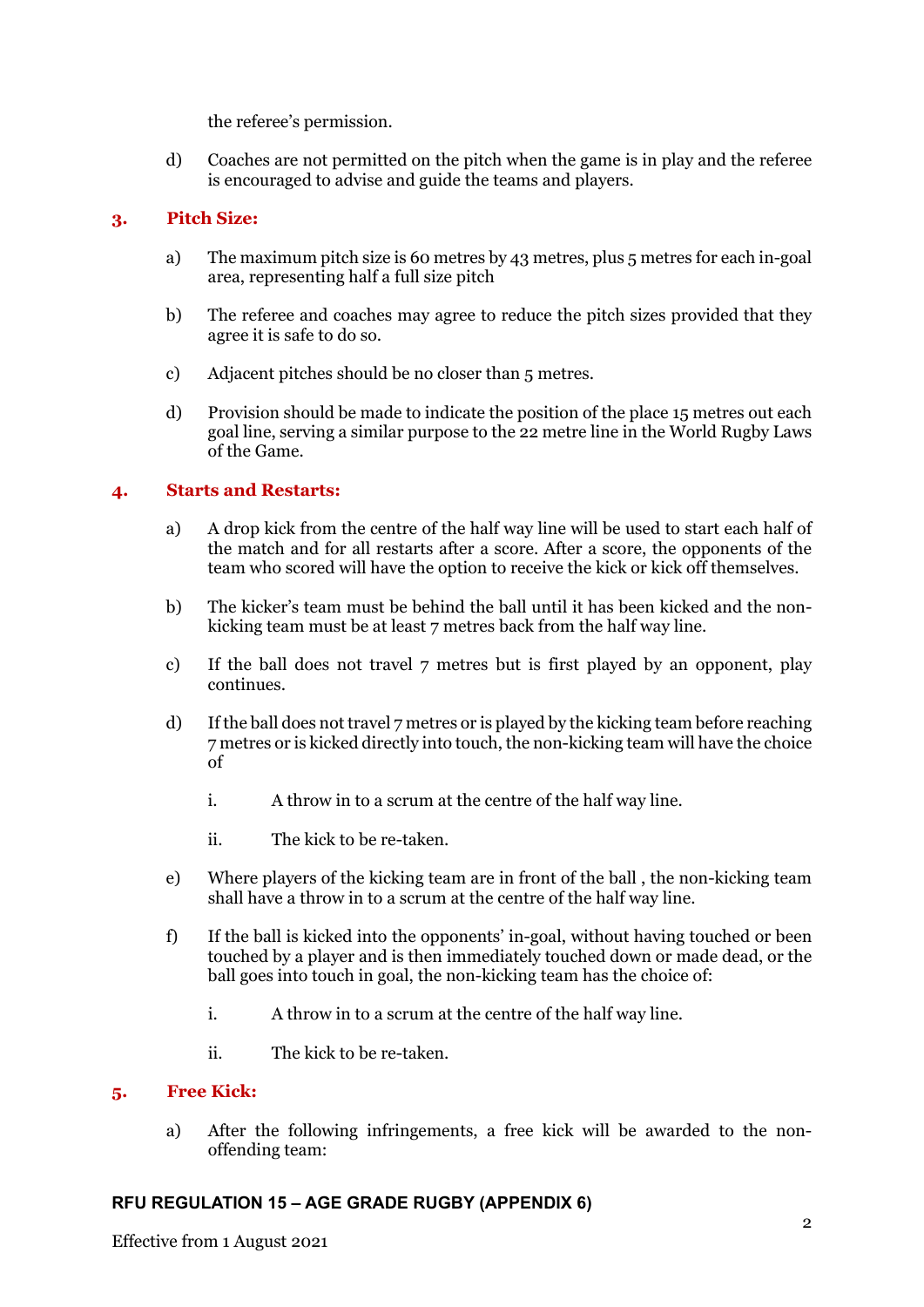- i. Foul Play.
- ii. Offside.
- iii. Squeezeball in the event that a ball carrier uses the squeezeball technique.
- *Note: Squeezeball" is a technique where the ball carrier goes to ground, head forward (touching or close to the ground), irrespective of immediate contact with opponents, usually keeping parallel to the touchline, holding and protecting the ball close to the chest and, when on the ground, pushing the ball back between the legs.*
- iv. If a player falls on or over a player lying on the ground with the ball in their possession or voluntarily fall on or over players lying on the ground with the ball between them, or near them.
- v. If a team pushes in the scrum.
- vii. When the tackler makes contact above the armpits.
- b) A free kick is a kick from hand. The kick must move the ball a visible distance from hand or along the ground. This can either be a tap by the player to themselves, or a kick to gain ground. The opponents must be 7 metres back, towards their own goal line.

## **6. Passing:**

The ball may only be passed sideways or backwards. If the ball is handed to another player who is in front of the ball carrier, or passed or knocked forwards towards the opponents' dead ball line, a scrum is awarded to the non-offending team. Referees should play advantage wherever it is safe to do so.

# **7. Free Passes:**

- a) A free pass is awarded when the ball or ball carrier has gone into touch, 5 metres in from the touchline where the ball or ball carrier went into touch.
- b) At a free pass, the opposition must be 7 metres back from the mark. At a free pass, the passer must start with the ball in both hands and, when the referee calls "Play", pass the ball backwards through the air to a member of their team. For safety reasons, no player from either team may run until the pass is made.

# **8. The Tackle, Maul and Ruck:**

- a) Only the ball carrier can be tackled. The ball carrier can run and dodge potential tacklers and is permitted to fend them off using their hand below the armpits of the opponent.
- b) The tackler must grasp the ball carrier below the armpits, on the shirt, shorts or around the legs.
- c) Support players must not stand either side and in close proximity to the ball carrier to prevent defenders from making the next tackle.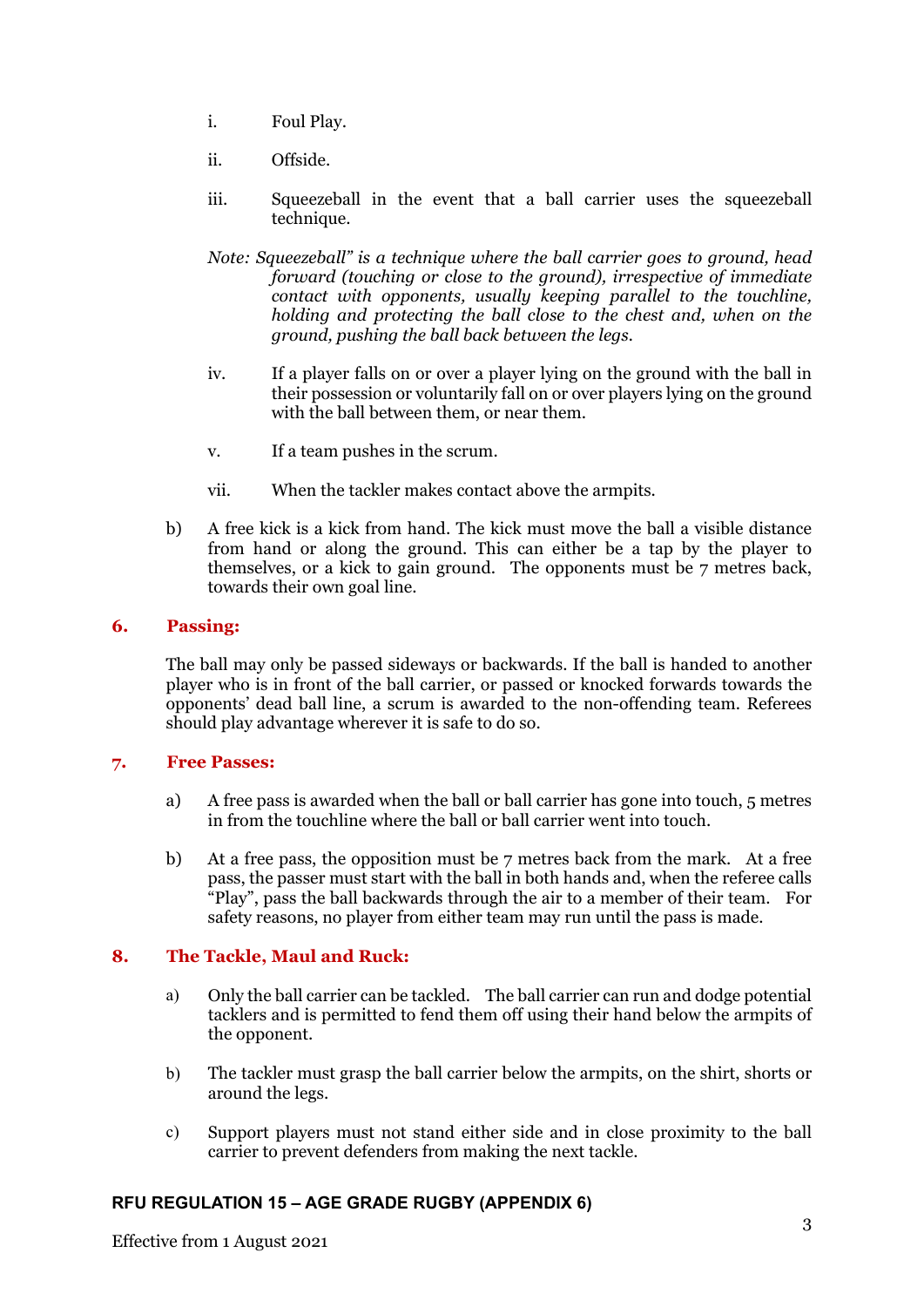- d) When the ball carrier is held in contact and remains on their feet they may continue to progress forward. Once forward momentum has been stopped, the ball must be played away from the contact area.
- e) When the ball carrier is not taken to ground, the opponent may contest the ball by grabbing it.
- f) A "Tackle" occurs when the ball carrier is held by one or more opponents and is brought to ground. A ball carrier who is not held is not a tackled player and a tackle has not taken place. Opposition players who hold the ball carrier and bring that player to ground, and who also go to ground, are known as tacklers. Opposition players who hold the ball carrier and do not go to ground are not tacklers. The tackle must include the use of arms. Where the ball carrier is taken to ground, the referee will call "Tackle-Release".
- g) When the ball carrier is taken to ground, the tackler must immediately release the ball carrier and must get to their feet as soon as possible before they are permitted to contest the ball or block the pass.
- h) When the ball carrier is taken to ground and the referee calls "Tackle-Release", the ball carrier must pass the ball immediately, roll away or place the ball towards their own team.
- i) When the tackle is made the team in possession of the ball may only support from behind.
- j) When the tackle is made and the ball carrier is on the ground, supporting players may:
	- i. pick up or rip the ball and run or pass away from the contact area; or
	- ii. if a ruck is not formed, pick up the ball and run; or
	- iii. join to form a ruck but must do so from their own side (i.e. from the direction of their own goal line) and drive over the ball, in an attempt to take their immediate opponents away from the ball.
- k) If j) iii. above has taken place, the next arriving player can pass the ball to another player or run with it
- l) A "ruck" is a phase of play where one or more players from each team, who are on their feet, in physical contact, close around the ball on the ground. Open play has ended. Players are rucking when they are in a ruck and using their feet to try to win or keep possession of the ball, without being guilty of foul play.
- m) When the ball has been clearly won by a team at a ruck and the ball is available to be played the referee will call "Use it" after which the ball must be played within 5 seconds. If the ball is not played within 5 seconds the referee will award a scrum and the team not in possession of the ball at the ruck is awarded the throwin.
- n) A "maul" begins when a player carrying the ball is held by one or more opponents and one of the ball carrier's team mates bind on the ball carrier. A maul therefore consists, when it begins, of at least three players, all on their feet; the ball carrier and one player from each team. All the players involved must be bound to the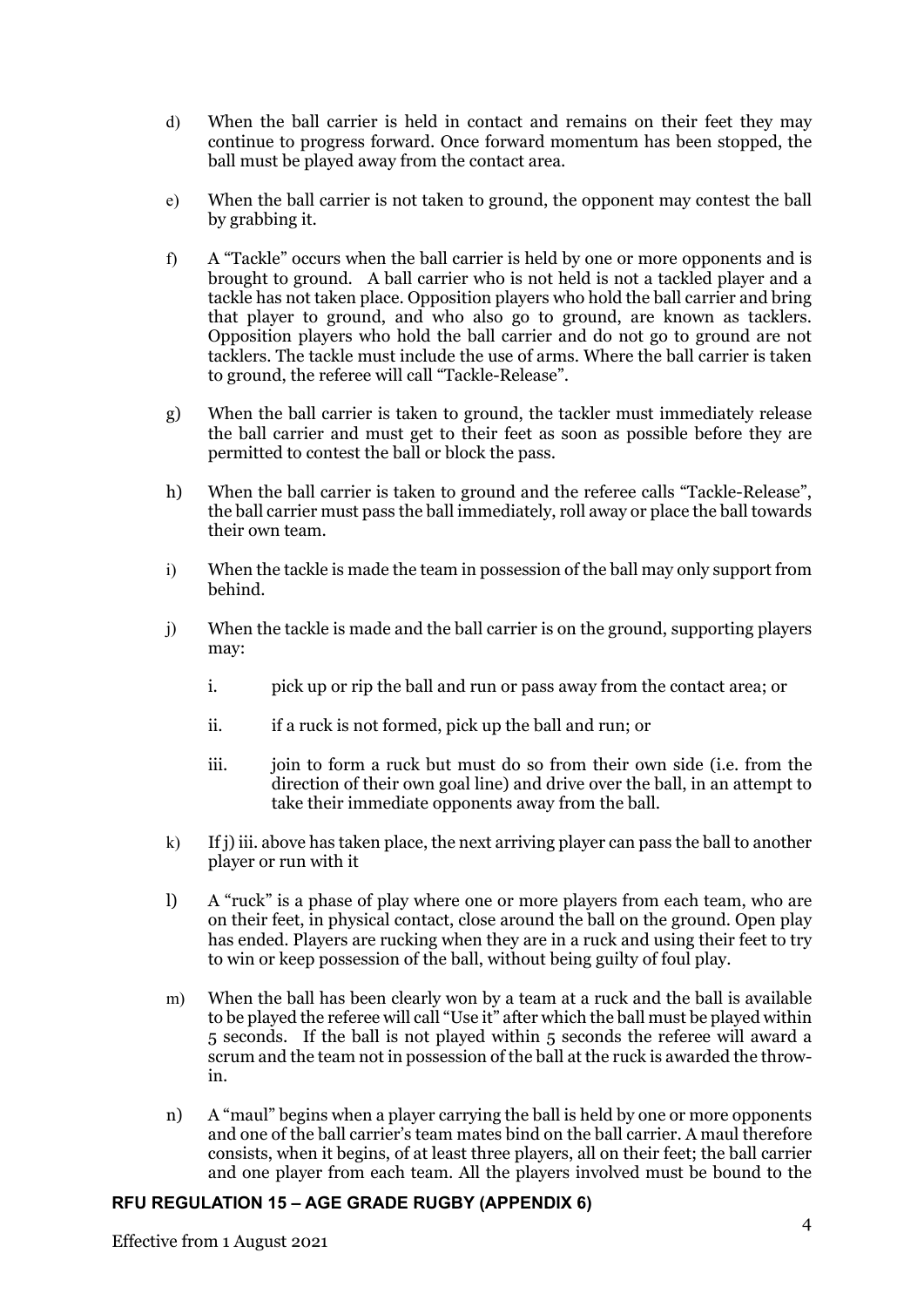maul and must be on their feet and moving towards a goal line. Open play has ended.

- o) When a maul is formed the ball must be made available within 5 seconds. The referee should call "Use it" and the ball should be moved away from the contact area. If neither team can pass the ball away, a scrum should be awarded to the team not in possession when the maul began.
- p) When the tackle is made the team in possession of the ball may only support from behind.
- q) When the tackle is made and the ball carrier is on the ground, supporting players may:
	- i. pick up or rip the ball and run or pass away from the contact area; or
	- ii. if a ruck is not formed, pick up the ball and run; or
	- iii. join to form a ruck but must do so from their own side (i.e. from the direction of their own goal line) and drive over the ball, in an attempt to take their immediate opponents away from the ball.
- r) If q) iii. above has taken place, the next arriving player can pass the ball to another player or run with it.
- s) When the ball has been clearly won by a team at a ruck and the ball is available to be played the referee will call "Use it" after which the ball must be played within 5 seconds. If the ball is not played within 5 seconds the referee will award a scrum and the team not in possession of the ball at the ruck is awarded the throwin.
- t) Support players must not stand either side and in close proximity to the ball carrier to prevent defenders from making the next tackle.

## **9. Kicking:**

- a) Kicking the ball when it is on the ground is prohibited (known as a "fly-hack").
- b) If the ball is kicked from outside of the 22 metre line directly into touch, a free pass is awarded to the opposing team who last touched the ball in line with where the ball was kicked and 5 metres in from the touchline unless they elect to take a quick throw in in compliance with 9(d).
- c) Box kicks and drop goals are not permitted.
- d) Where the kick goes into touch the non-kicking team has the option to take a quick throw in preference to the free pass unless it has been touched by anyone other than a player. It must be the same ball that was kicked into touch. For a quick throw-in, the player may be anywhere outside the field of play between the line of touch and the player's goal line. If the ball is brought back into the field of play, or players from the kicking team are in close proximity before the throw can be taken the referee should award a free-kick in accordance with the rules above.

#### **10. Actions Inside the 22 Metre Line (the "22"):**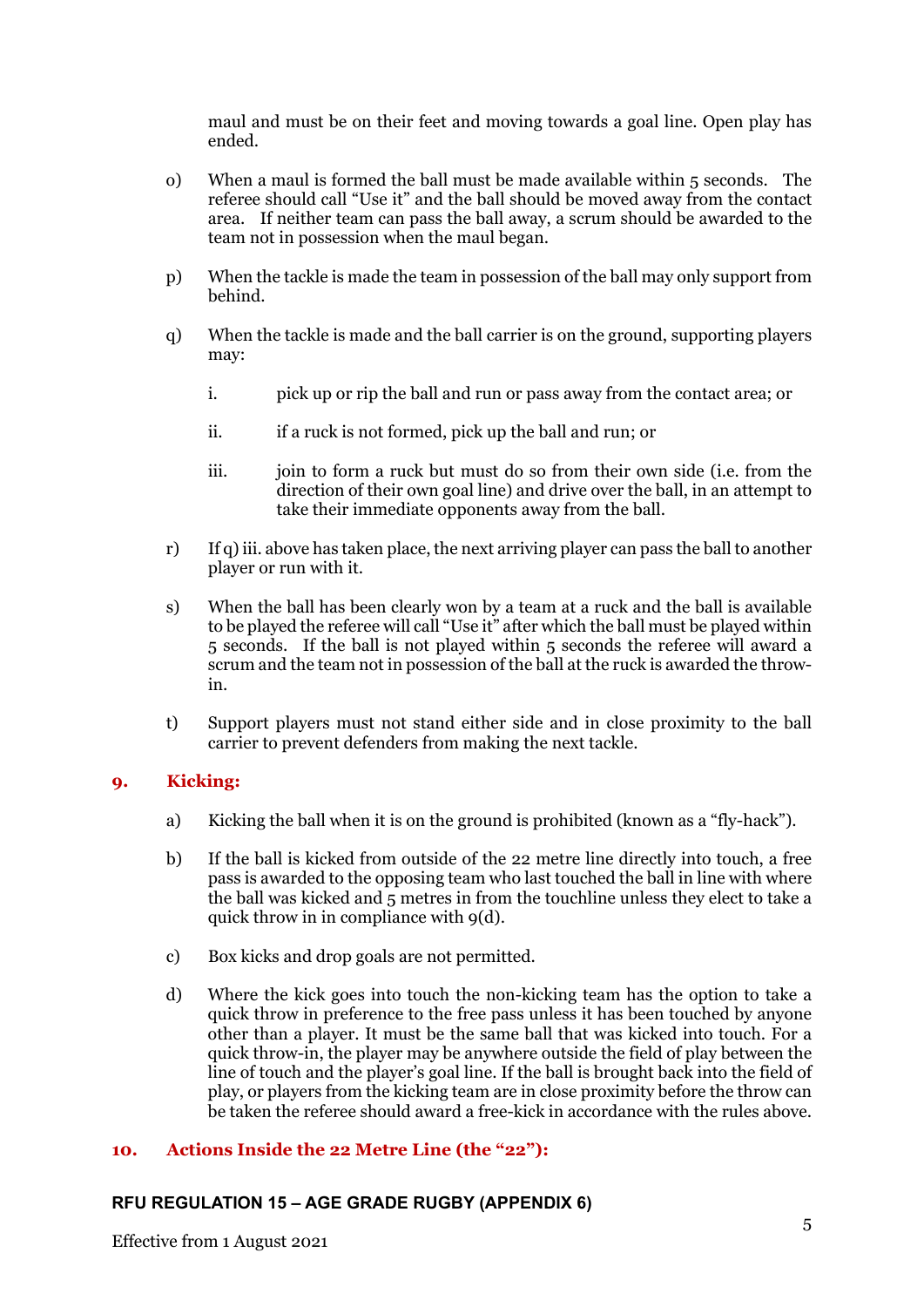- a) If the ball is kicked from within the 22 by the defending team and goes directly into touch, a free pass will be awarded to the non-kicking team 5 metres in from where the ball crossed the touchline unless it has been passed back into the "22" and there has been no subsequent tackle, ruck, maul or the ball had touched an opposition player, in which case a restart will be from where the ball was kicked. Alternatively, the opposing team may elect to take a quick throw-in in compliance with  $q(d)$ .
- b) A drop out "22" will be awarded:
	- i. when the ball is kicked into in-goal by the attacking team and grounded by a defender; or
	- ii. when the ball is kicked, sent or carried into in-goal by the attacking team and the ball touches or crosses the in-goal touchline or dead ball line.

#### **11. Ball to Ground:**

- a) Players must play rugby on their feet, with the ball in hand.
- b) If the ball goes to ground, players should be encouraged to pick it up. If they dive to recover the ball they must either get up with the ball, pass the ball or release it immediately and be allowed to do so by the opposition.
- c) If the ball is lost forward, a scrum is awarded to the non-offending team unless advantage occurs to the non-offending team.
- d) If the ball is passed other than forward and goes to ground, play will continue and either team may pick up the ball. If the ball rolls into touch a free pass will be awarded 5 metres from the touchline level with where it crossed the touchline to the non-offending team.

#### **12. Scrums:**

- a) A scrum will be awarded for:
	- i. a forward pass; or
	- ii. a knock on; or
	- iii. where the ball does not emerge from a maul or ruck; or
	- iv. where the ball becomes unplayable.
- b) The scrum will consist of 5 players from each team, i.e. a prop on either side of the hooker forming the front row plus two locks forming the second row. They will be the nearest 5 players from either side, with a sixth acting as scrum half. All players should be encouraged to take part.
- c) The referee will call "Crouch" and then "Bind". The front rows crouch and using their outside arm each prop must bind onto the back or side of their opponent and the second rows crouch and bind onto each other using their inside arm with the outside arm around the hips of the prop in front of them. Neither of the locks may unbind to pick up the ball and must remain bound to the scrum.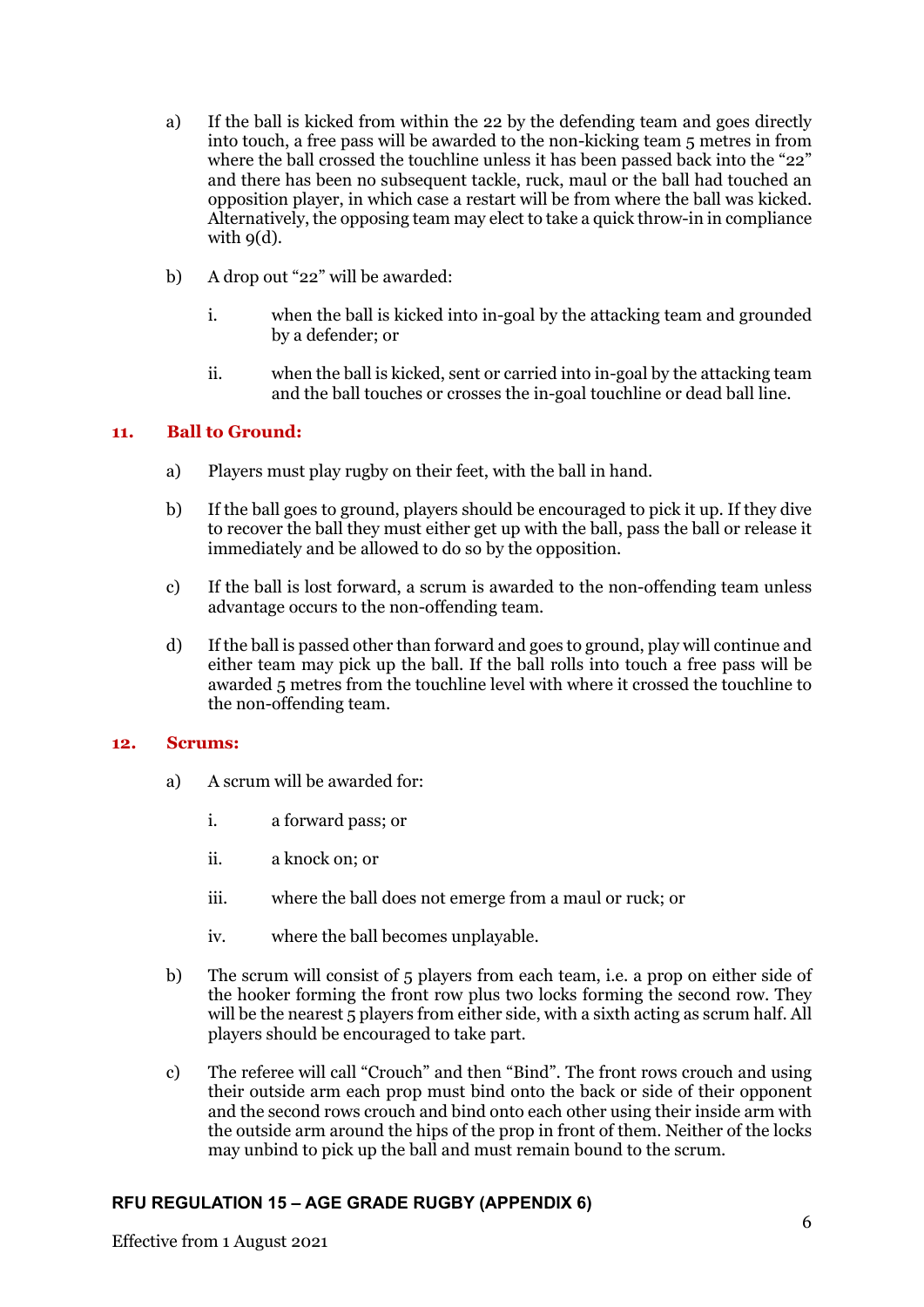- d) Following a pause, the referee will call "Set" only when the front rows are ready. The front rows may then engage.
- e) Front rows must not charge at each other. If they start to set too close together and with their necks and backs bent, the scrum must be stopped and the scrum reformed. Props' body positions must be parallel to the touchline, their head and shoulders must be no lower than the hips and there must be no downward pressure exerted.
- *Note to referee: Referees and coaches MUST be aware of the following: If the scrum collapses, the whistle must immediately be blown and the appropriate sanction awarded or the scrum reset. If a player is persistently involved in collapsing or illegal binding, they must not take any further part in the scrum or if a player's lack of technique or strength is a danger then they must be replaced. All players, including replacements, should be suitably trained and experienced.*
- f) Only the hookers may strike for the ball. Neither team may push.
- g) The scrum half must pass the ball from the base of the scrum. They cannot run with the ball.
- h) The back line of both teams must remain 5 metres behind the scrum until the ball emerges or the opposing scrum half lifts the ball from the ground.
- i) The scrum half not throwing the ball into the scrum may start directly alongside their opponent, however, they must not move beyond the middle line of the scrum until the ball has emerged from the scrum or an opposing scrum half lifts the ball from the ground.
- j) If a scrum is awarded within 5 metres of the goal line, the scrum is to be taken at a mark such that the middle line of the scrum is 5 metres from the goal line. In this case the backs of the defending team must stay on or behind the goal line until the scrum is completed.
- *Note: Referees should pay particular attention to ensure that the scrum half throwing the ball into the scrum is not "feeding" their own players: the scrum half must hold the ball with both hands, with its major axis parallel to the ground/the touchline, midway between their knees and ankles. The scrum half must release the ball from outside the tunnel so that it lands midway between the two front rows and beyond the width of the nearer props' shoulders.*

## **13. Offside:**

- a) In general play, anyone who is in front of a team mate who has played the ball is liable to sanction unless they return to an onside position (i.e. behind the team mate who played the ball).
- b) At the tackle, there are two offside lines at the hindmost part of the tackled player and tackler. All other players from the defending team must retire towards their own dead ball line until they are behind the hindmost part of the tackled player and tackler.
- c) At the maul, the offside lines are at the hindmost point of any player in the maul.
- d) At the ruck, the offside lines are at the hindmost point of any player in the ruck.